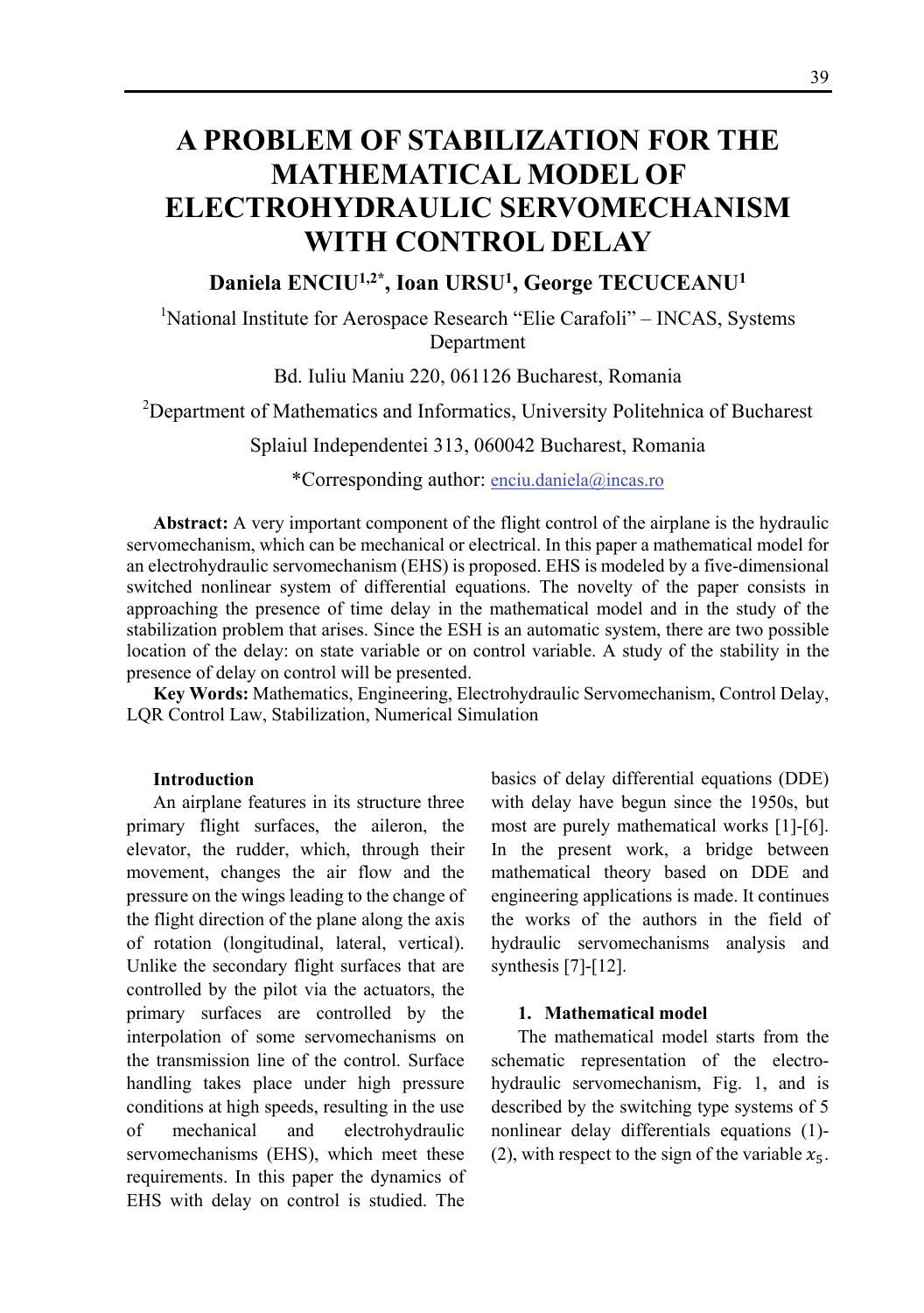

Fig. 1. Drawing of the electrohydraulic servomechanism

The notations refer to: input  $u$  (the control variable) and output  $y_0$ . The state variables are:  $x_1$ , the load displacement;  $x_2$ , the load velocity;  $x_3$ ,  $x_4$  the pressures in the hydraulic cylinder chambers;  $x_5$ , the EHSV spool valve displacement (opening).

$$
\mathbf{\hat{x}}_1^2 = x_2; \mathbf{\hat{x}}_2^2 = (-kx_1 - f x_2 + S x_3 - S x_4)/m
$$
  
\n
$$
\mathbf{\hat{x}}_3^2 = \frac{B}{V_0 + S x_1} \left( C x_5 \sqrt{p_s - x_3} - S x_2 - k_{il} (x_3 - x_4) \right)
$$
  
\n
$$
\mathbf{\hat{x}}_4^2 = \frac{B}{V_0 - S x_1} \left( -C x_5 \sqrt{x_4} + S x_2 + k_{il} (x_3 - x_4) \right)
$$
(1)

$$
\mathbf{x}_5 = -\frac{1}{\tau_{SV}} x_5 + \frac{k_{SV}}{\tau_{SV}} u_1(x(t-h)), \quad C = c_d w \sqrt{2/\rho}
$$

$$
\mathbf{\hat{x}}_1 = x_2; \mathbf{\hat{x}}_2 = (-kx_1 - f x_2 + S x_3 - S x_4)/m
$$
  
\n
$$
\mathbf{\hat{x}}_3 = \frac{B}{V_0 + S x_1} \Big( C x_5 \sqrt{x_3} - S x_2 - k_{il} (x_3 - x_4) \Big)
$$
  
\n
$$
\mathbf{\hat{x}}_4 = \frac{B}{V_0 - S x_1} \Big( -C x_5 \sqrt{p_s - x_4} + S x_2 + k_{il} (x_3 - x_4) \Big) \tag{2}
$$
  
\n
$$
\mathbf{\hat{x}}_5 = -\frac{1}{\tau_{SV}} x_5 + \frac{k_{SV}}{\tau_{SV}} u_2 (x(t - h)).
$$

The involved constants are:  $p_a$ , the supply pressure;  $m$ , the equivalent inertial load of primary control surface reduced to the actuator rod;  $f$ , the combined coefficient of the damping and viscous friction forces on the load and the cylinder rod;  $k$ , an equivalent aerodynamic elastic force coefficient;  $S$ , the effective area of the piston;  $k_{ij}$  the coefficient of internal leakages between hydraulic cylinder chambers;  $V_0$ , the cylinder semivolume;  $B$ , the bulk modulus of hydraulic oil;  $\tau_{SV}$ , the servovalve time constant;  $k_{SV}$  proportionality coefficient relating the input voltage to servovalve to valve displacement;  $c_d$ , the discharge coefficient;  $w$ , the valve port's width;  $\rho$ , the hydraulic oil density.

Since the open loop mathematical model of EHS is characterized by a critical stability, an inter-chamber leakage coefficient is introduced [13], in order to make the system stable, otherwise a special treatment with Lyapunov-Malkin theory is necessary [9].

Let us consider a generalized linearized system with delay on control

$$
\mathcal{K}(t) = A\mathbf{x}(t) + B_c u(t-h),
$$
  
 
$$
u(t) = u_0(t+h), \forall t \in [-h, 0), \mathbf{x}(0) = \mathcal{K}_\theta
$$
 (3)

where *A* is the Jacobian matrices calculated in zero  $[14]$  and *B* is the control matrix defined by a column vector with the first four elements zero and the fifth element equal with  $k_{SV}/\tau_{SV}$ . Based on the internal leakage model, the system is stable (matrix *A* is of Hurwitz type) and the pair (*A, B*) is controllable. Consequently, a control law  $u(t) = Kx(t)$  can be obtained, in this case by the LQR algorithm, so that the stability of the system is preserved [16]. A predictive type feedback control was chosen [14], [15]

$$
u(t) = K\bigg(e^{Ah}x(t) + \int_{-h}^{0} e^{-As}B_c u(s+t)ds(4)
$$

Two cases were considered: without predictive control (5), and with predictive control (6)

$$
\dot{y} = A_1 y + B_c u(t - h), u = Ky(t)
$$
  
\n
$$
\dot{y}(t) = A_1 y(t) + B_c K e^{Ah} y(t - h) +
$$
  
\n
$$
B_c K \int_{-h}^{0} e^{-As} B_c u(t + s - h) ds
$$

#### **2. Results and conclusions**

Numerical simulations were performed in MATLAB&Simulink. The following design data, representing an EHS integrated in the aileron control chain of the Romanian jet fighter IAR99 were considered [7], [9], [10], [12]: *m* = 60 kg, *f*= 3000 Ns/m, *k* = 105 N/m,  $S = 10^{-3}$  m<sup>2</sup>,  $c_d = 0.6$ ,  $V_0 = 3 \times 10^{-5}$  m<sup>3</sup>,  $p_s =$  $2 \times 10^7$  N/m<sup>2</sup>,  $B = 6 \times 10^8$  N/m<sup>2</sup>,  $\rho = 850$  kg/m<sup>3</sup>,  $k_{SV}$  = 10<sup>-4</sup> m/V, valve port width  $w = 0.85$ mm, a maximal opening length of rectangular valve port  $x_{\text{Smax}} = 1$  mm at maximal valve input voltage  $u_{\text{max}} = 10 \text{ V}$ ),  $k_{il} = 0.04$  $m^5/(Ns)$  and  $\tau_{SV} = 1/573$  s. The equilibrium regime [9] of the mathematical model suffered a perturbation of initial condition type on state  $x_1$ ,  $x_1(0) = -0.4$ cm.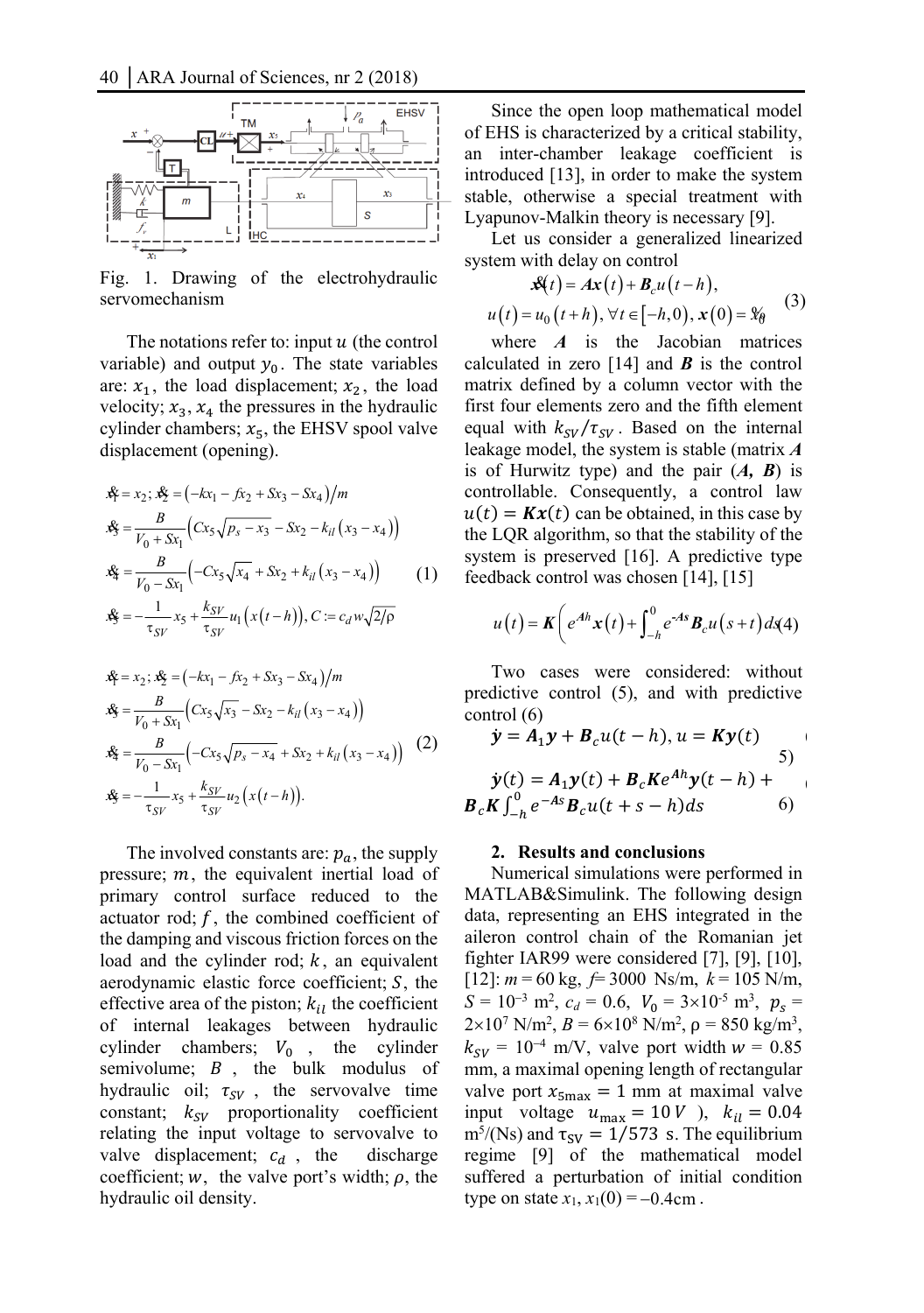The representative charts on the comparison between the dynamics of the mathematical model without predictive

control and the mathematical model with predictive control are presented in Fig. 2.



Fig. 2. Comparative results on simu-lation the model without predictive control (left) versus the model with predictive control (right)

The evolution in time of the five state variables the load displacement, the load velocity; the two pressures in the hydraulic cylinder chambers the EHSV spool valve displacement and of the control variable for each model is shown. Let remark the net different transient regime of quality variable, the load displacement  $x_1$ , in the two cases. Both systems are stable, but in the first case the system recovers its equilibrium position